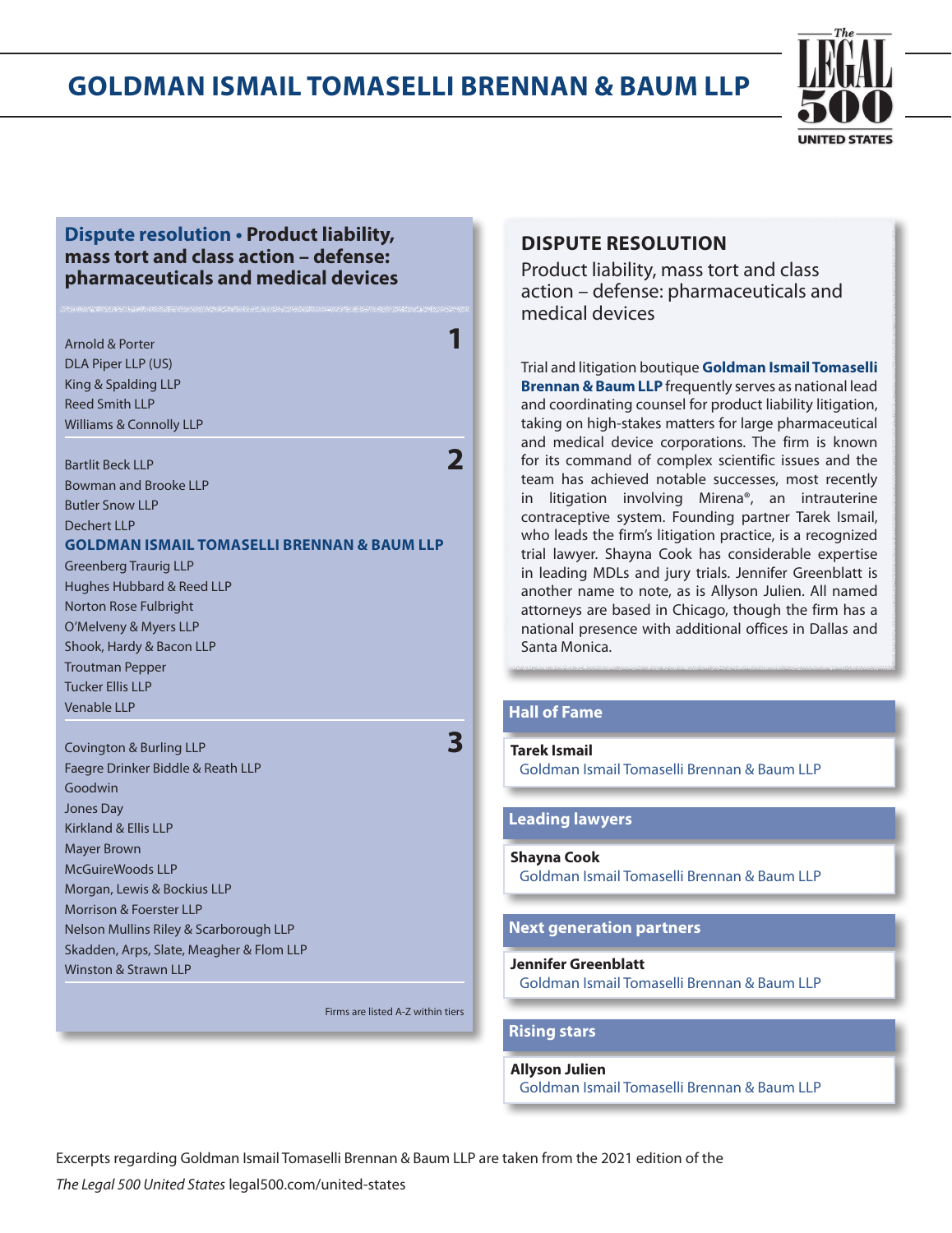

| <b>Dispute resolution . General commercial</b><br>disputes                                                                                                                                                                                                                                                                                                                                                                                                                              |                                                                                                                                                      |
|-----------------------------------------------------------------------------------------------------------------------------------------------------------------------------------------------------------------------------------------------------------------------------------------------------------------------------------------------------------------------------------------------------------------------------------------------------------------------------------------|------------------------------------------------------------------------------------------------------------------------------------------------------|
| Cravath, Swaine & Moore LLP<br>Davis Polk & Wardwell LLP<br>Debevoise & Plimpton LLP<br>Gibson, Dunn & Crutcher LLP<br>Kirkland & Ellis LLP<br>Paul, Weiss, Rifkind, Wharton & Garrison LLP<br>Quinn Emanuel Urquhart & Sullivan, LLP<br>Simpson Thacher & Bartlett LLP<br>Weil, Gotshal & Manges LLP<br><b>Williams &amp; Connolly LLP</b>                                                                                                                                             | <b>DISPUTE</b><br>General o<br>Goldman                                                                                                               |
| $\overline{\mathbf{2}}$<br>Cleary Gottlieb Steen & Hamilton<br><b>Dechert LLP</b><br>Jones Day<br>King & Spalding LLP<br>Latham & Watkins LLP<br>Mayer Brown<br>Orrick, Herrington & Sutcliffe LLP<br>Proskauer Rose LLP<br><b>Reed Smith LLP</b><br>Shearman & Sterling LLP<br><b>Susman Godfrey LLP</b><br><b>White &amp; Case LLP</b><br>Willkie Farr & Gallagher LLP<br>WilmerHale<br><b>Winston &amp; Strawn LLP</b>                                                               | <b>Baum LLI</b><br>in sprawl<br>and mass<br>experienc<br>industry.<br>several ot<br>thousand<br>health ris<br>certain ch<br>Alan Litti<br>counsel in |
| 3<br>Arnold & Porter<br><b>Bartlit Beck LLP</b><br>Cahill Gordon & Reindel LLP<br>Gibbs & Bruns LLP<br><b>Greenberg Traurig LLP</b><br>Hueston Hennigan LLP<br>Jenner & Block LLP<br><b>Kasowitz Benson Torres LLP</b><br>Kramer Levin Naftalis & Frankel LLP<br>McDermott Will & Emery LLP<br><b>Milbank</b><br>Morgan, Lewis & Bockius LLP<br>O'Melveny & Myers LLP<br><b>Paul Hastings LLP</b><br>Selendy & Gay<br>Skadden, Arps, Slate, Meagher & Flom LLP<br>Steptoe & Johnson LLP | brought b<br>made fra<br>funds' inve<br>out for he<br>litigation,<br>sciences f<br>in Chicag<br>presence<br>Santa Moi                                |
| 4<br>Akin Gump Strauss Hauer & Feld LLP<br>Baker Botts L.L.P.<br><b>Cooley LLP</b><br>Dentons<br><b>Dickinson Wright PLLC</b><br><b>GOLDMAN ISMAIL TOMASELLI BRENNAN &amp; BAUM LLP</b><br><b>K&amp;L Gates LLP</b><br>MoloLamken LLP<br>Norton Rose Fulbright<br>Ropes & Gray LLP<br><b>Sidley Austin LLP</b>                                                                                                                                                                          | <b>TESTIM</b><br>'Goldman<br>disputes.'                                                                                                              |
| 5<br>Allen & Overy LLP<br><b>Bracewell LLP</b><br>Cohen & Gresser LLP<br><b>Eversheds Sutherland</b><br>Katten<br>Kibbe & Orbe LLP<br><b>Linklaters LLP</b><br>Manatt, Phelps & Phillips, LLP<br><b>McGuireWoods LLP</b><br>Pillsbury Winthrop Shaw Pittman LLP<br>Schulte Roth & Zabel LLP<br><b>Sullivan</b><br><b>Vinson &amp; Elkins LLP</b>                                                                                                                                        | 'Tarek Ism<br>It's nice to<br>ins and ou<br><b>Jennifer C</b><br>of her kno                                                                          |
| Firms are listed A-Z within tiers                                                                                                                                                                                                                                                                                                                                                                                                                                                       |                                                                                                                                                      |

### **E RESOLUTION**

commercial disputes

**Goldman Ismail Tomaselli Brennan & P** is best known for its involvement ling antitrust, product liability, IP and itigation, with a particular e in disputes in the healthcare In a current matter, Tarek Ismail and her partners are representing 3M in s of claims relating to the alleged ks posed by the company's use of emicals in its products. Additionally, mann is acting as AbbVie's lead n ten consolidated cases in Illinois, by hedge funds asserting that AbbVie udulent statements affecting the estments. Jennifer Greenblatt stands r strong track record in multi-district particularly in the healthcare and life field. All named attorneys are based  $\overline{a}$ , though the firm has a national with additional offices in Dallas and nica.

### *<u>TESTIMO</u>*

Ismail takes a proactive approach to

ail is on top of all important matters. o have a partner who can discuss the uts of each case.'

Greenblatt is also remarkable in terms owledge of the facts and relevant law.'

Excerpts regarding Goldman Ismail Tomaselli Brennan & Baum LLP are taken from the 2021 edition of the

*The Legal 500 United States* legal500.com/united-states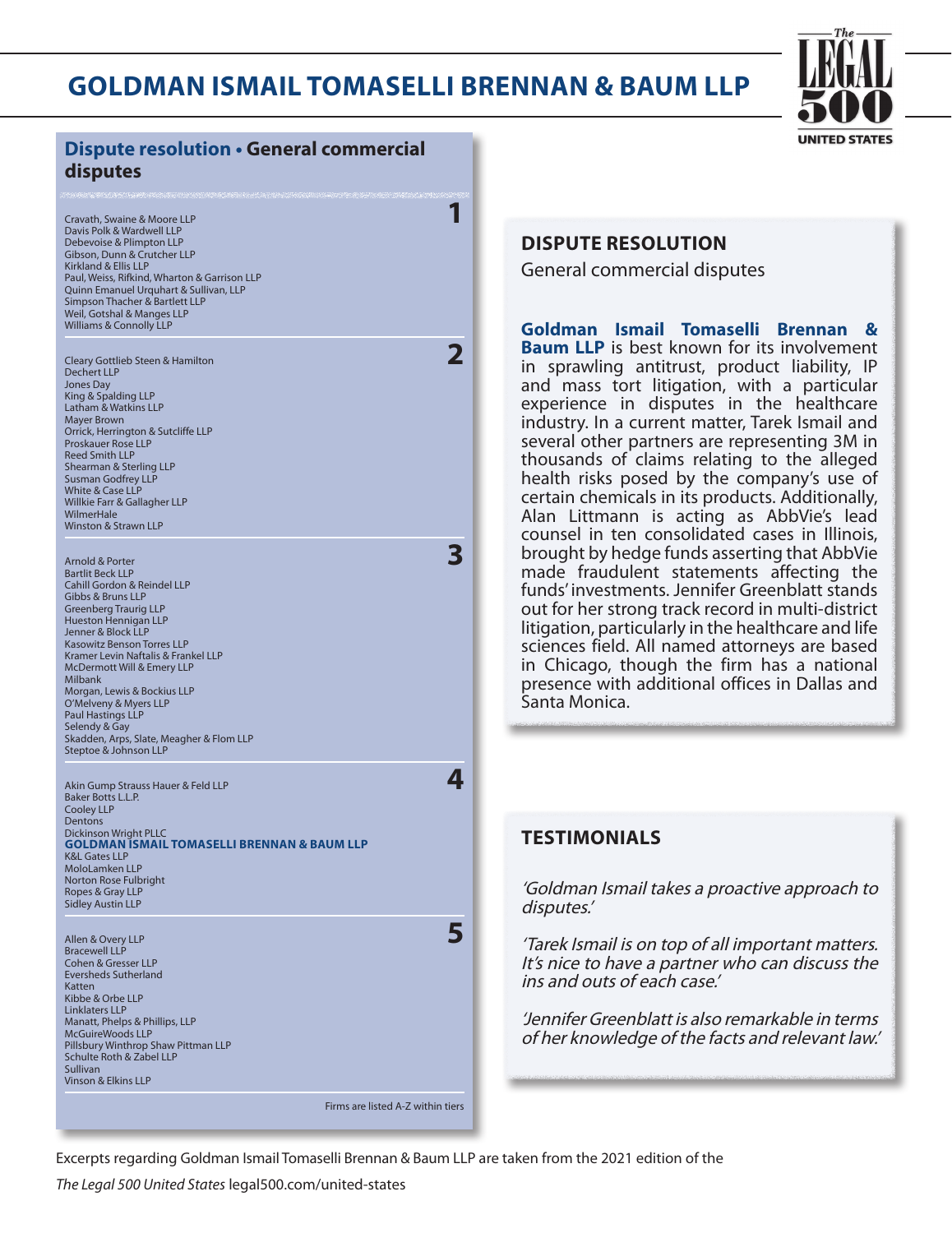

### **Antitrust • Civil litigation/class actions: defense**

| Cleary Gottlieb Steen & Hamilton             |  |
|----------------------------------------------|--|
| Cravath, Swaine & Moore LLP                  |  |
| Gibson, Dunn & Crutcher LLP                  |  |
| Jones Day                                    |  |
| Kirkland & Ellis LLP                         |  |
| Latham & Watkins LLP                         |  |
| Paul, Weiss, Rifkind, Wharton & Garrison LLP |  |
| White & Case LLP                             |  |
|                                              |  |

| Arnold & Porter                        |  |
|----------------------------------------|--|
| <b>Baker Botts L.L.P.</b>              |  |
| <b>Boies Schiller Flexner LLP</b>      |  |
| Mayer Brown                            |  |
| Morgan, Lewis & Bockius LLP            |  |
| Quinn Emanuel Urquhart & Sullivan, LLP |  |
| Shearman & Sterling LLP                |  |
| WilmerHale                             |  |
| Winston & Strawn LLP                   |  |
|                                        |  |
|                                        |  |
| Allen & Overy LLP                      |  |

Axinn Veltrop & Harkrider Dechert LLP O'Melveny & Myers LLP Simpson Thacher & Bartlett LLP Weil, Gotshal & Manges LLP Williams & Connolly LLP

Baker & Hostetler LLP **4** Cahill Gordon & Reindel LLP Covington & Burling LLP Crowell & Moring LLP Davis Polk & Wardwell LLP DLA Piper LLP (US) Hogan Lovells US LLP King & Spalding LLP McDermott Will & Emery LLP McGuireWoods LLP Morrison & Foerster LLP Norton Rose Fulbright Orrick, Herrington & Sutcliffe LLP Paul Hastings LLP Pillsbury Winthrop Shaw Pittman LLP Proskauer Rose LLP Reed Smith LLP Sheppard, Mullin, Richter & Hampton LLP Skadden, Arps, Slate, Meagher & Flom LLP Vinson & Elkins LLP

Akin Gump Strauss Hauer & Feld LLP<br>**5** Ballard Spahr LLP Debevoise & Plimpton LLP Eimer Stahl LLP Freshfields Bruckhaus Deringer LLP **GOLDMAN ISMAIL TOMASELLI BRENNAN & BAUM LLP** Kasowitz Benson Torres LLP Ropes & Gray LLP

### **ANTITRUST**

Civil litigation/class actions: defense

'*Very good at developing and expressing legal theories and defenses*', Tarek Ismail and Jennifer Greenblatt jointly lead the antitrust practice at trial and litigation boutique **Goldman Ismail Tomaselli Brennan & Baum LLP**. Based exclusively out of Chicago, the trial-focused group serves as strategic counsel in defending antitrust class actions as well as opt-out actions. It is recognized in particular for its work in the the areas of pharmaceuticals and building materials.

### **TESTIMONIALS**

'Tarek Ismail and Jennifer Greenblatt are firstrate. They keep us informed and always provide plenty of notice of upcoming events and filings. They also are very good at developing and expressing legal theories and defenses.'

'The Goldman Ismail team distinguishes itself by being responsive and forward-thinking. They take their roles as advocates for their clients seriously and show that they are looking out for them and their interests.'

'The Goldman team is very strong, particularly in pharmaceuticals. We greatly respect their experience and litigation savvy.'

Firms are listed A-Z within tiers

Excerpts regarding Goldman Ismail Tomaselli Brennan & Baum LLP are taken from the 2021 edition of the

*The Legal 500 United States* legal500.com/united-states